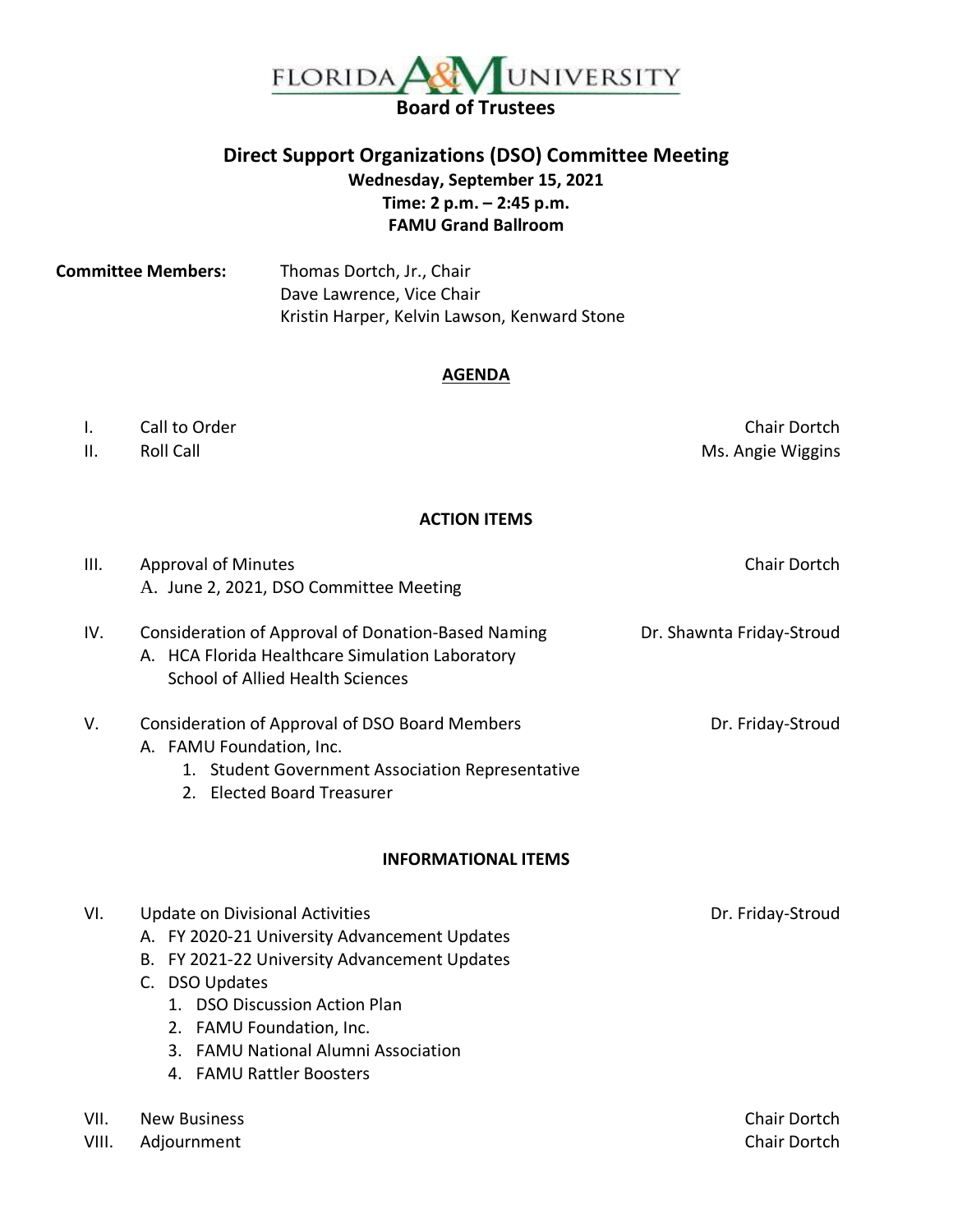

# **Direct Support Organizations (DSO) Committee Wednesday, September 15, 2021 Agenda Item III.**

| Subject:               | Consideration of the Approval of Minutes                                                                                                                 |
|------------------------|----------------------------------------------------------------------------------------------------------------------------------------------------------|
|                        | Proposed Board Action: Approval of the Minutes                                                                                                           |
| <b>Rationale:</b>      | In accordance with the Florida Statues, a governmental body shall prepare<br>and keep minutes or make a tape recording of each open meeting of the body. |
| <b>Recommendation:</b> | Approve the DSO Committee Meeting Minutes for June 2, 2021.                                                                                              |
| Attachment:            | Yes                                                                                                                                                      |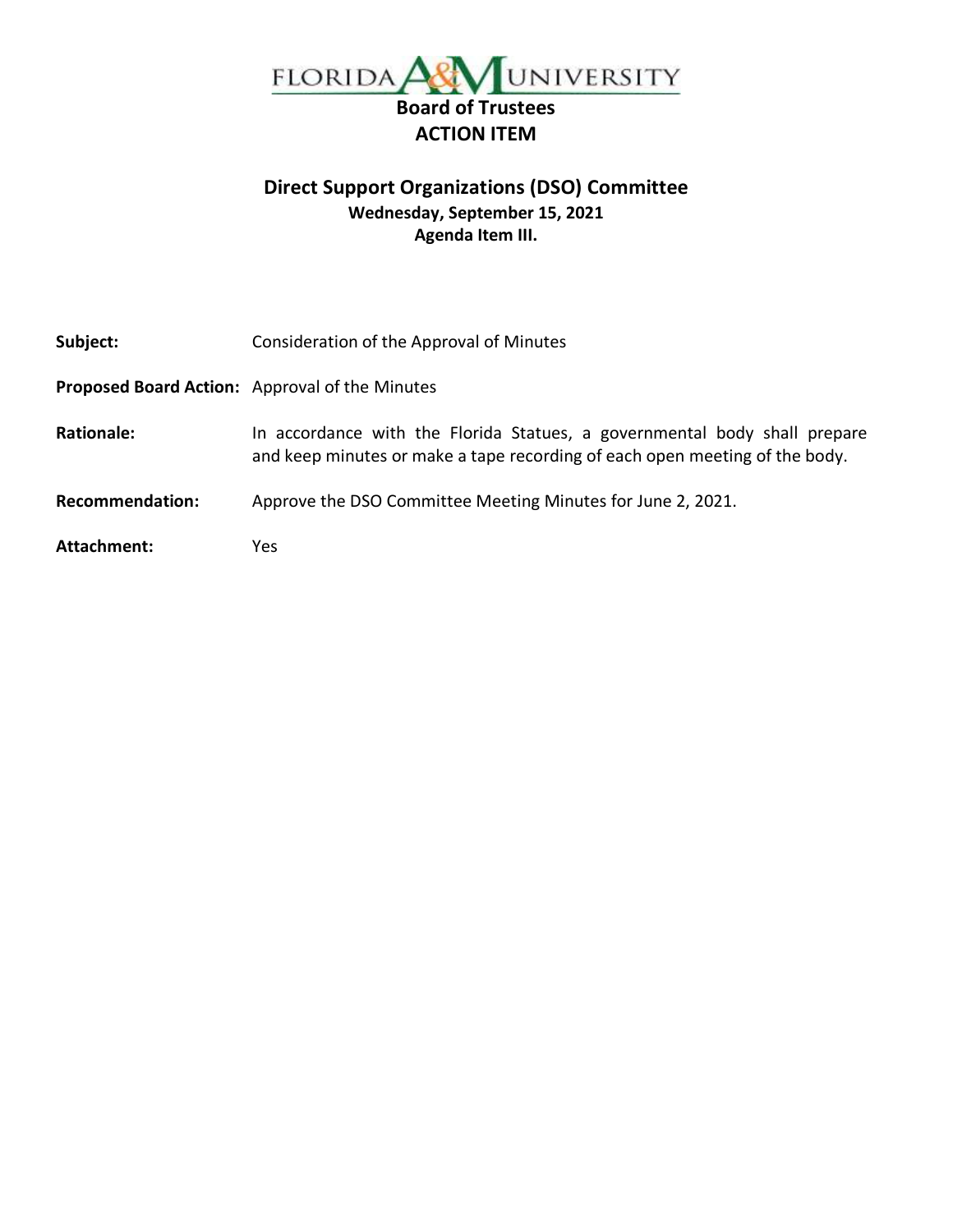

# **Direct Support Organizations (DSO) Committee Minutes Trustee Thomas Dortch, Chair Wednesday, June 2, 2021**

Vice Chair Dave Lawrence called the meeting to order. Trustees Kristin Harper, Kelvin Lawson, and Kenward Stone were present. A quorum was established. Three action items and several informational items were presented to the DSO Committee.

## **Approval of March 4, 2021, DSO Committee Meeting Minutes**

Trustee Lawson motioned for approval; seconded by Trustee Harper. The motion passed, unanimously.

## **Consideration of Approval of Donation-Based Naming**

## • **The BADST Weight Room & Sports Performance Center**

This Donation-Based Naming request was submitted for approval in accordance with FAMU Board of Trustees Policy No. 2008-05, Naming Opportunities. The donors are making a \$125,000 donation to upgrade the Performance and Nutrition Center in the Gailmore-Powell Field House. A motion was made to recommend this donationbased naming to the FAMU Board of Trustees (BOT) for approval. Trustee Lawson motioned for approval; seconded by Trustee Stone. Trustee Harper recused herself from the vote. The motion passed, unanimously.

#### **Consideration of Approval of DSO Revised Bylaws**

- **FAMU Foundation, Inc.**
- **FAMU National Alumni Association**

The revised Bylaws were submitted for consideration of approval in accordance with FAMU Board of Trustees Policy Number 2018-01. A motion was made to recommend the DSO revised Bylaws to the FAMU BOT for approval. Trustee Lawson motioned for approval; seconded by Trustee Stone. The motion passed, unanimously.

## **Consideration of Approval of DSO Budgets: FY 2021-2022**

- **FAMU Foundation, Inc.**
- **FAMU National Alumni Association**
- **FAMU Rattler Boosters**

The DSO Budgets were submitted for approval in accordance with FAMU Board of Trustees Policy Number 2018-01. The Budgets were approved in advance by their governing boards. A motion was made to recommend the DSO revised Bylaws to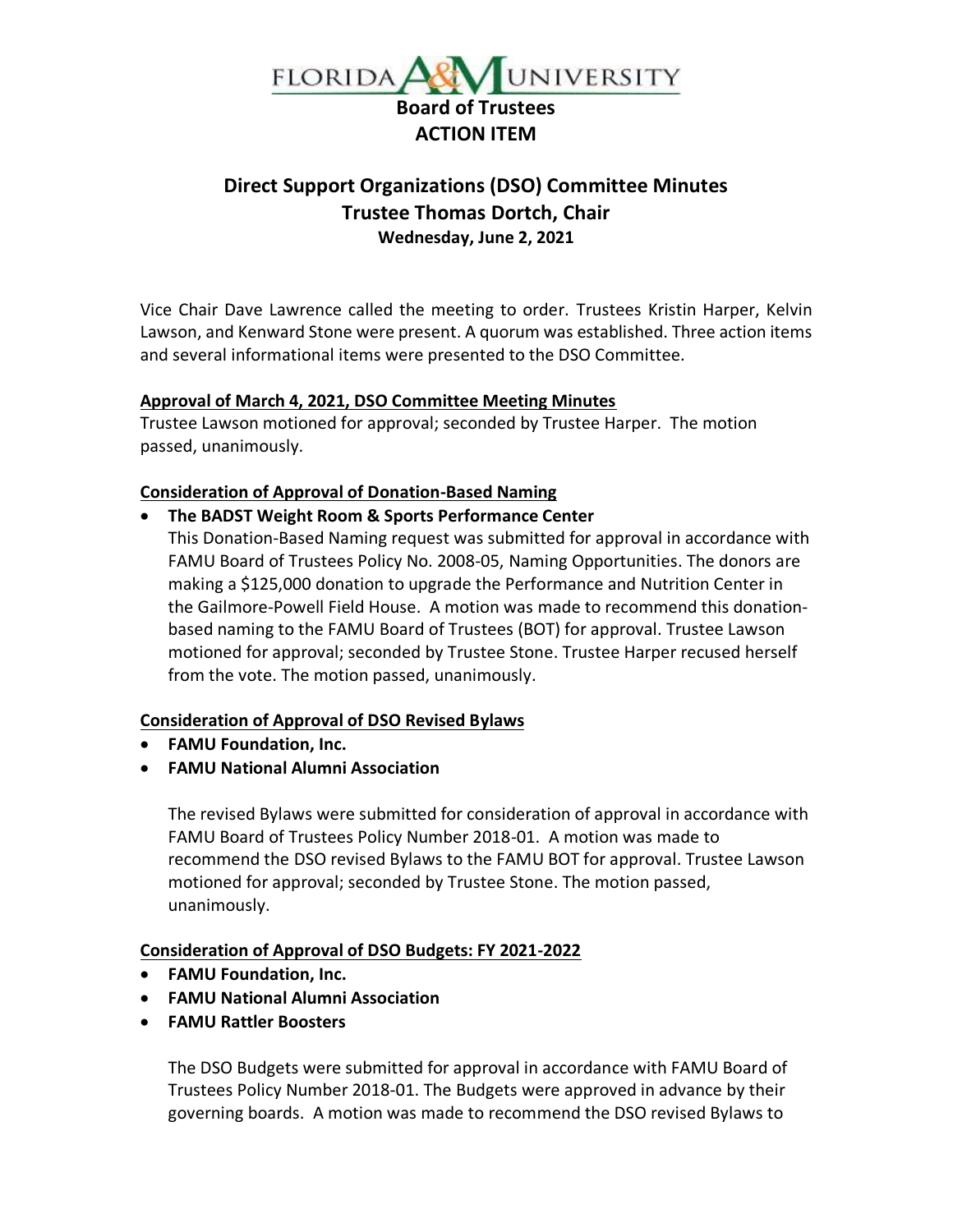

the FAMU BOT for approval. Trustee Lawson motioned for approval; seconded by Trustee Stone. The motion passed, unanimously.

## **Shawnta Friday-Stroud, Ph.D., provided updates on Divisional Activities**

## **A. FY 2020-21 University Advancement**

- **FY 2020-2021 Fundraising Progress as of May 26, 2021:**
	- o **Raised over \$12.2M (159% of \$7.7M Goal)** 
		- New Cash Goal \$4.2M

# **Currently over \$9.9M**

- The 2nd Annual 1887 Strikes Day of Giving was held on March 25-26, 2021. The University raised over \$459,000 from 2800 donors and 1,120 new donors.
	- o The largest new donor group was students.
	- o Several Trustees matched the students' giving.
- Alumni Giving Rate: Currently over 5.8%

# **B. DSO Update**

# **1. FAMU Foundation**

- The Spring 2021 Virtual Board of Directors Meeting was held on May 19-20.
- The Investment Portfolio balance as of March 31, is over \$147M.
- The Endowment balance as of March 31, is up to \$110M; seeing gains in the market.

# **2. FAMU National Alumni Association (NAA)**

- The FAMU NAA hosted its virtual legislative day of advocacy on April 1. President Larry Robinson, Chair Kelvin Lawson, and the Senior Leadership Team, joined Rattler Alums Senator Bobby Powell, Democratic Whip Representative Ramon Alexander, and other members of the Rattler legislative caucus in participating in FAMU Day at the Capitol.
	- o There were also appearances by Florida's Lieutenant Governor Jeanette Nunez, Senate President Wilton Simpson, and House Speaker Christopher Sprowls. Several of our longtime legislative advocates and University leaders were honored for their long-standing commitment supporting mission critical projects that are successfully moving FAMU forward.
- The FAMU NAA also hosted its general body meeting and symposium on Saturday, May 15. President Robinson and Chair Lawson joined University leadership in providing informative presentations on the state of the University, the scheduled return of students to in-person classes in the fall, innovative strategies for student recruitment, and the forecast for more inperson athletic activities as we continue navigating amid a COVID-19 climate.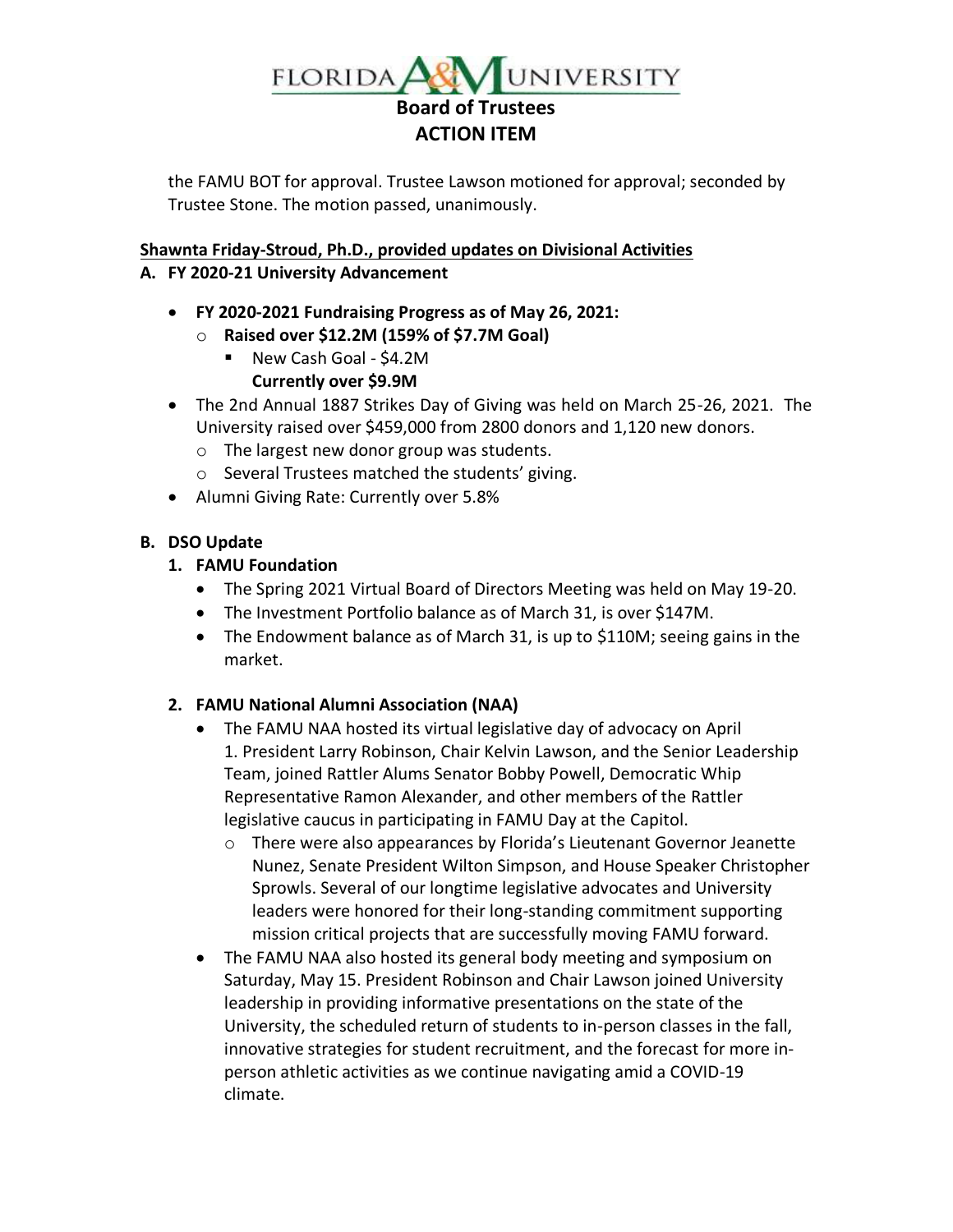

## **3. FAMU Rattler Boosters**

- The FAMU Rattler Boosters Virtual Kickoff Fundraiser was held on May 22, 2 p.m. – 4 p.m., via Facebook Live, Instagram, Zoom, and Twitter.
- The FAMU Rattler Boosters have raised over fifty percent in donations and pledges for the Galimore-Powell Fieldhouse roof replacement project.
- To promote understanding between the leadership and staff of each respective entity, the FAMU Rattler Boosters finalized a Memorandum of Agreement with the FAMU Athletic Department.
- The FAMU Rattler Boosters reached a 175 life-membership threshold.

With there being no further business, the meeting adjourned.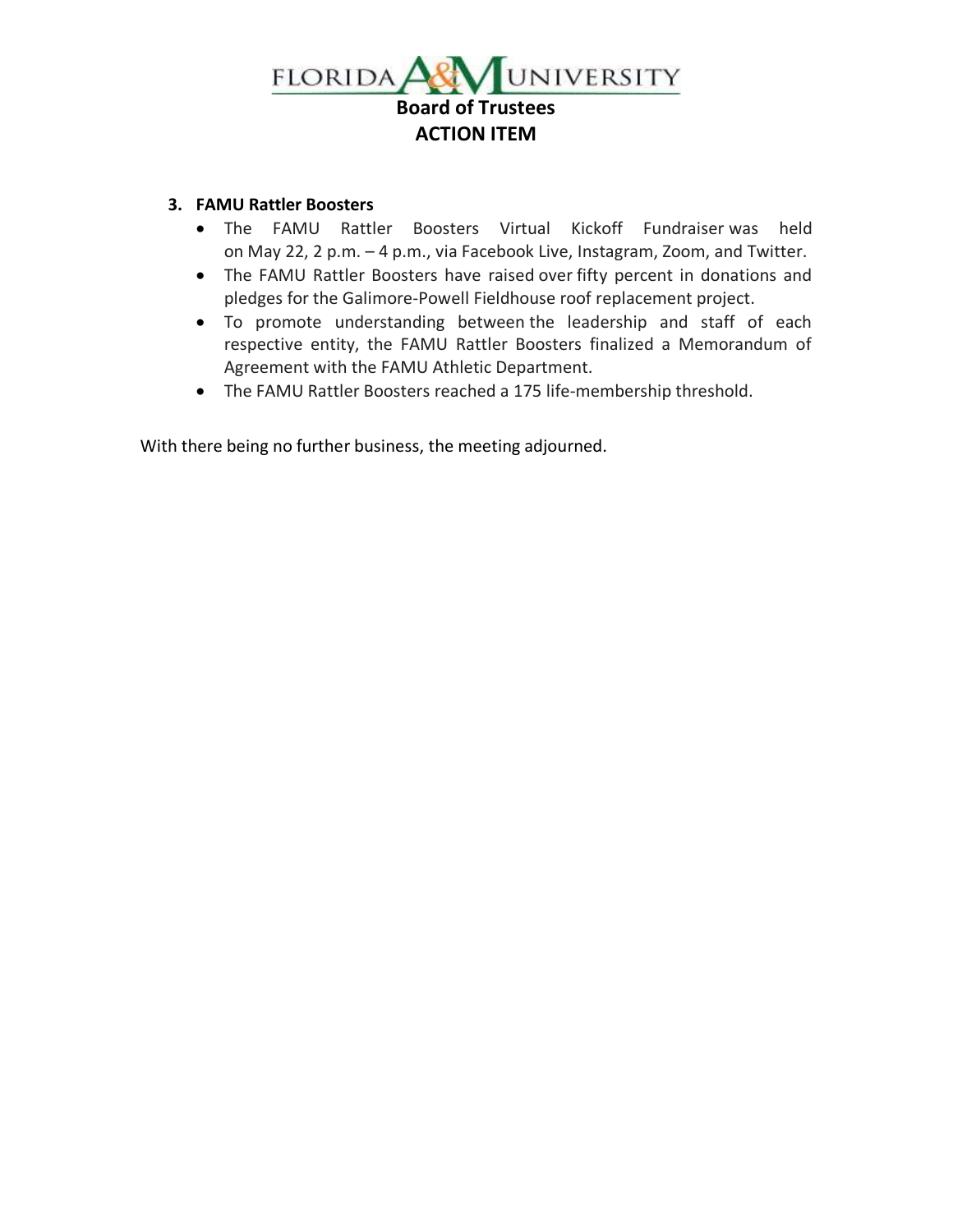

# **Direct Support Organizations (DSO) Committee Wednesday, September 15, 2021 Agenda Item: IV. A.**

| Subject:    | <b>Consideration of the Approval of Donation-Based Naming</b><br>A. HCA Florida Healthcare Simulation Laboratory                                                                                                                                                                                                                     |  |  |
|-------------|--------------------------------------------------------------------------------------------------------------------------------------------------------------------------------------------------------------------------------------------------------------------------------------------------------------------------------------|--|--|
|             | Proposed Board Action: Dr. Friday-Stroud will present the request for consideration of approval of the<br>Naming of the HCA Florida Healthcare Simulation Laboratory                                                                                                                                                                 |  |  |
|             | This Donation-Based Naming request is submitted for approval in<br>accordance with FAMU Board of Trustees Policy No. 2008-05, Naming<br>Opportunities:                                                                                                                                                                               |  |  |
|             | The naming of any Facility or Program requires the<br>recommendation of the President of the University and the<br>approval of the Board of Trustees as a noticed, non-consent<br>agenda item at a meeting of the Board of Trustees.                                                                                                 |  |  |
|             | Gift related naming of a Faciity or Program requires a<br>donation to the University or the Florida A&M University<br>Foundation, Inc. (the "Foundation") which makes a significant<br>contribution to the cost of building the Facility or<br>implementing the Program housed in the facility approved by<br>the Board of Trustees. |  |  |
|             | The Advisory Committee met and has made a recommendation to President<br>Larry Robinson to name the HCA Florida Healthcare Simulation Laboratory upon<br>receipt of the gift.                                                                                                                                                        |  |  |
|             | The HCA Florida Healthcare Simulation Laboratory is located within the School<br>of Allied Health Sciences.                                                                                                                                                                                                                          |  |  |
| Attachment: | No                                                                                                                                                                                                                                                                                                                                   |  |  |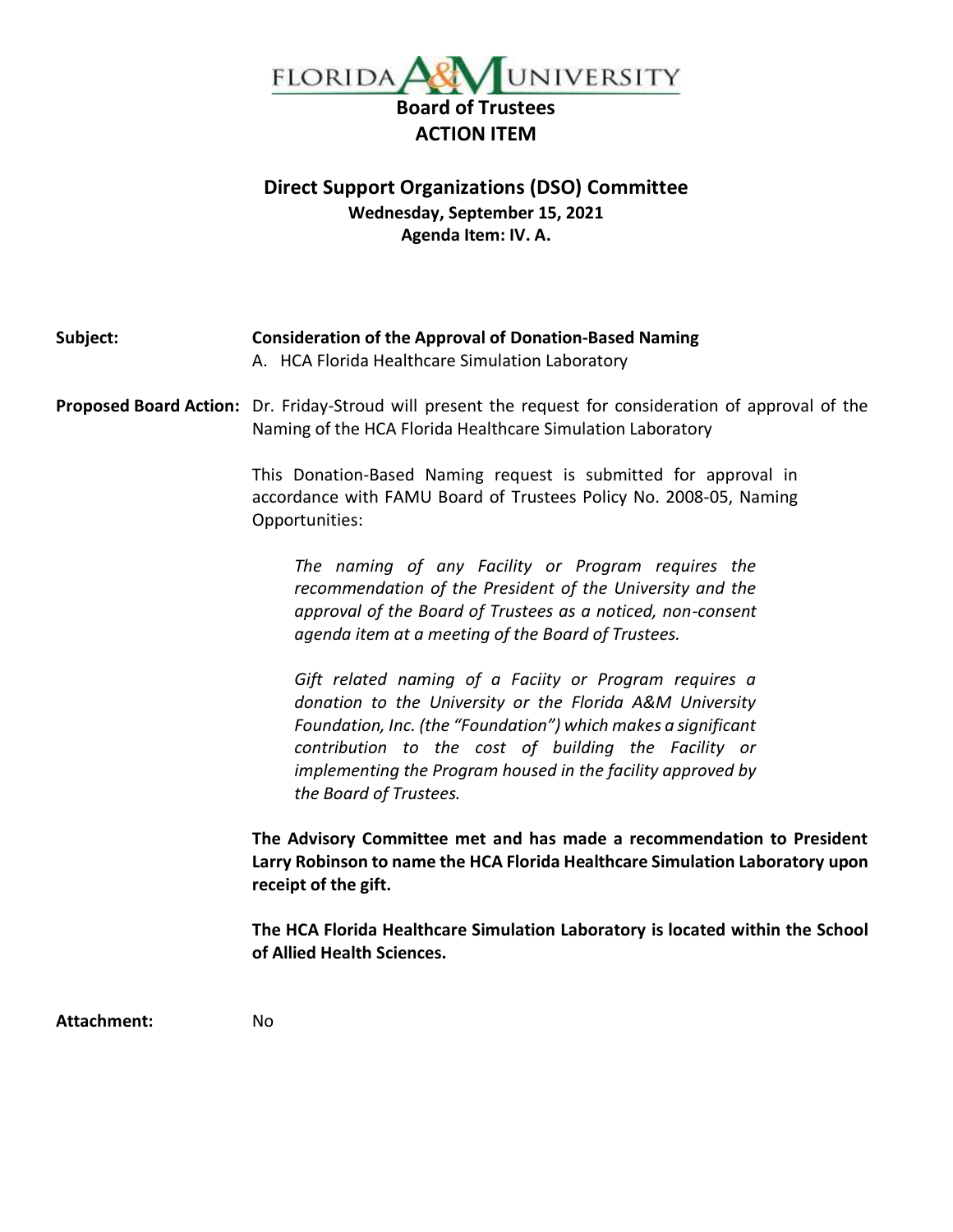

# **Direct Support Organizations (DSO) Committee Wednesday, September 15, 2021 Agenda Item: V. A. 1.**

**Subject: Consideration of Approval of DSO Board Member a. FAMU Foundation Board of Directors Student Government Association Representative Mr. Maurice Gilbert Recommended by the Student Body President**

**Proposed Board Action:** Dr. Friday-Stroud will provide an update on the request to re-appoint Mr. Maurice Gilbert to serve on the FAMU Foundation Board.

> This action item is submitted for approval in accordance with FAMU Board of Trustees Policy Number 2018-01, III., D., 4. - Provide that the Board shall approve all appointments, including elected board members, to any DSO board.

> **The DSO Committee is asked to consider the re-appointment of the recommendation for Mr. Maurice Gilbert to serve on the FAMU Foundation Board.**

**Attachment:** Bio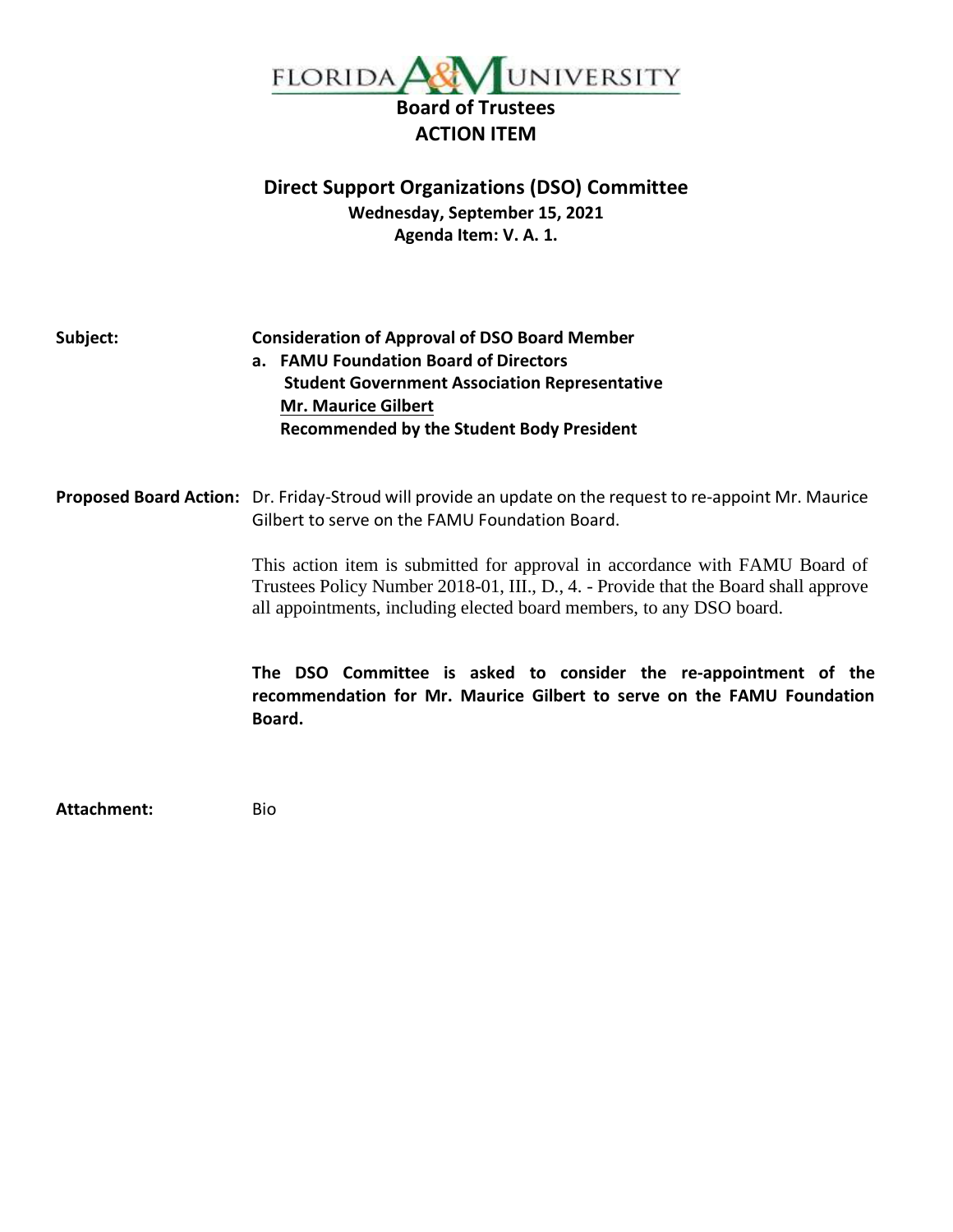

# **Maurice A. Gilbert**

Mr. Gilbert is a rising star 4<sup>th</sup>-year Economics and Political Science student from Ocala, Florida, currently serving as a student senator at Florida A&M University. Gilbert stated that he is, "a Ron Brown Scholar who is driven by our combined potential and enjoy learning in new and exciting ways." Gilbert looks forward to continuing to work on expanding all opportunities available and ensuring that everyone has the capacity to succeed. Along with the Student Government Association, his on-campus involvement includes the Collegiate 100, Chief Financiers Organization, and Alpha Kappa Psi Professional Business Fraternity, Incorporated.

Last year, Gilbert campaigned for and helped charter a new mission and values-based finance organization - Scholars of Finance - that focuses on building ethical finance leaders.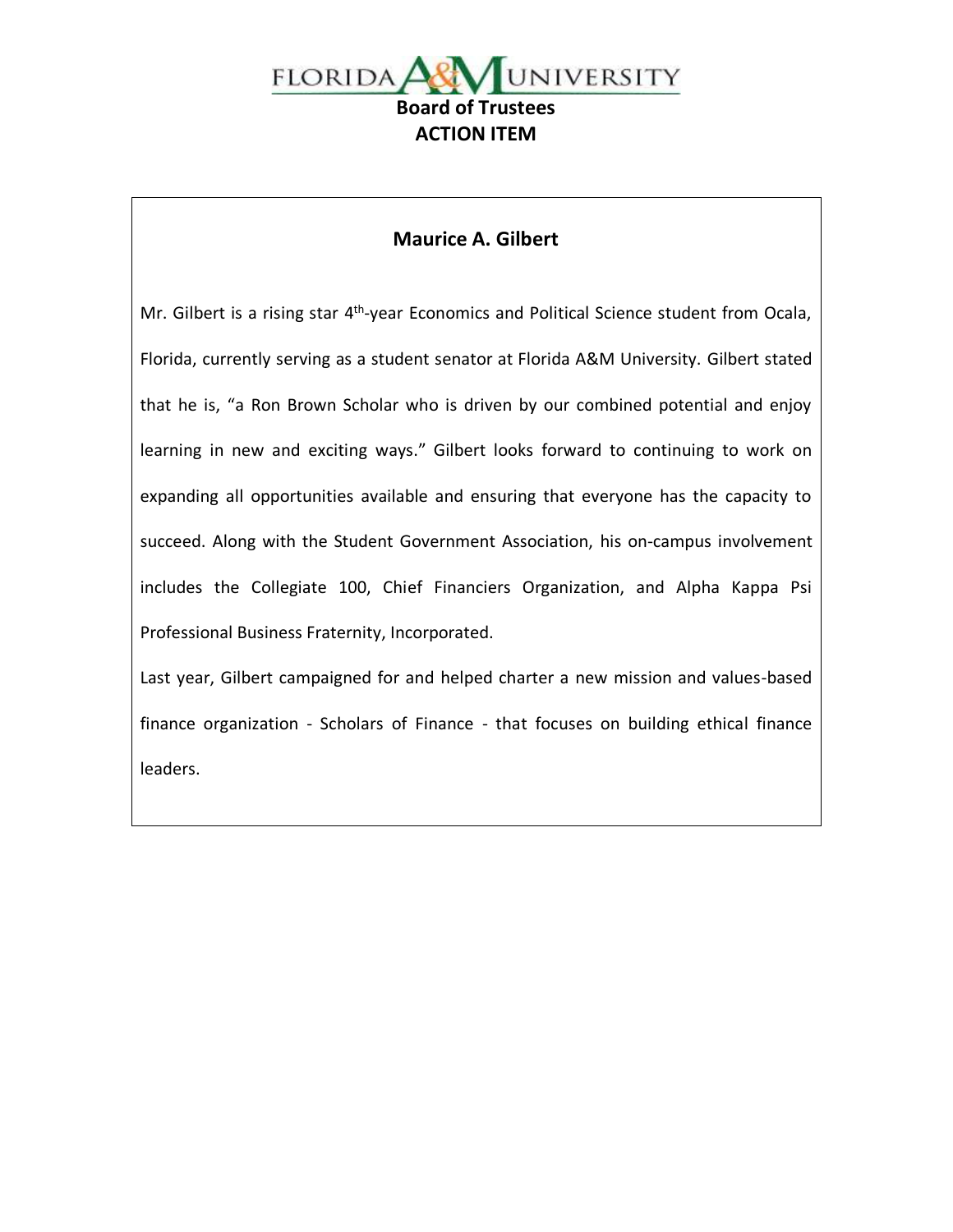

# **Direct Support Organizations (DSO) Committee Wednesday, September 15, 2021 Agenda Item: V. A. 2.**

## **Subject: Consideration of Approval of DSO Board Member a. FAMU Foundation Board of Directors Elected Board Treasurer Mrs. W. Rebecca Brown**

**Proposed Board Action:** The FAMU Foundation Board needed to replace the previously elected treasurer.

This action item is submitted for approval in accordance with FAMU Board of Trustees Policy Number 2018-01, III., D., 4. - Provide that the Board shall approve all appointments, including elected board members, to any DSO board.

**Mrs. Brown, in her role as the Interim CFO/VP of Finance and Administration, has a seat on the FAMU Foundation Board of Directors. At the FAMU Foundation Board of Directors Meeting on Sunday, September 5, she was elected to serve as the Board Treasurer for the remainder of the two-year term (January 2021- December 2022).**

**Mr. Chair, the DSO Committee is asked to consider the election of Mrs. W. Rebecca Brown to serve as Treasurer of the FAMU Foundation Board of Directors.**

**Attachment:** Bio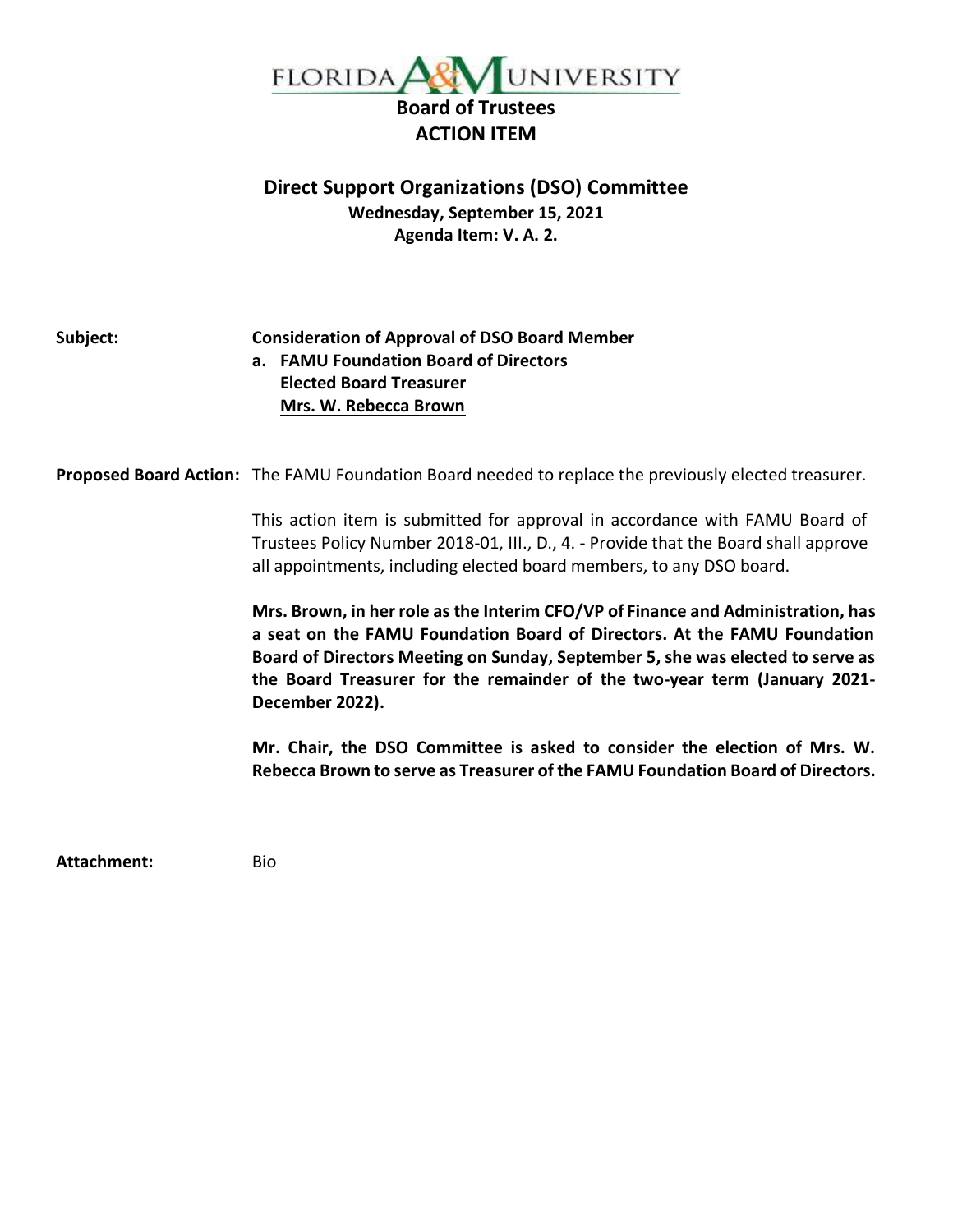

# **W. Rebecca Brown**

**Interim CFO/VP Finance and Administration**

A FAMU alumna, Brown has filled various senior roles during her 22-year tenure with the University. Most recently, she has been assistant vice president for Finance and Administration in charge of Business & Auxiliary Services. In that role, Brown provided oversight of Dining, Bookstore, Rattler Card, Business Center, Snack Vending, Drink Vending, Laundry and Commercial Solicitation. She was responsible for more than 150 staff and contracted personnel and a consolidated operating budget of about \$33 million.

"Serving Florida A&M University is a privilege I do not take lightly. This appointment to interim CFO and vice president for Finance and Administration is a monumental undertaking, and I am honored that President Robinson has placed his confidence in me. I will continue to represent the University to the absolute best of my ability," said Brown, who received a bachelor's and master's degrees in Business Administration from FAMU.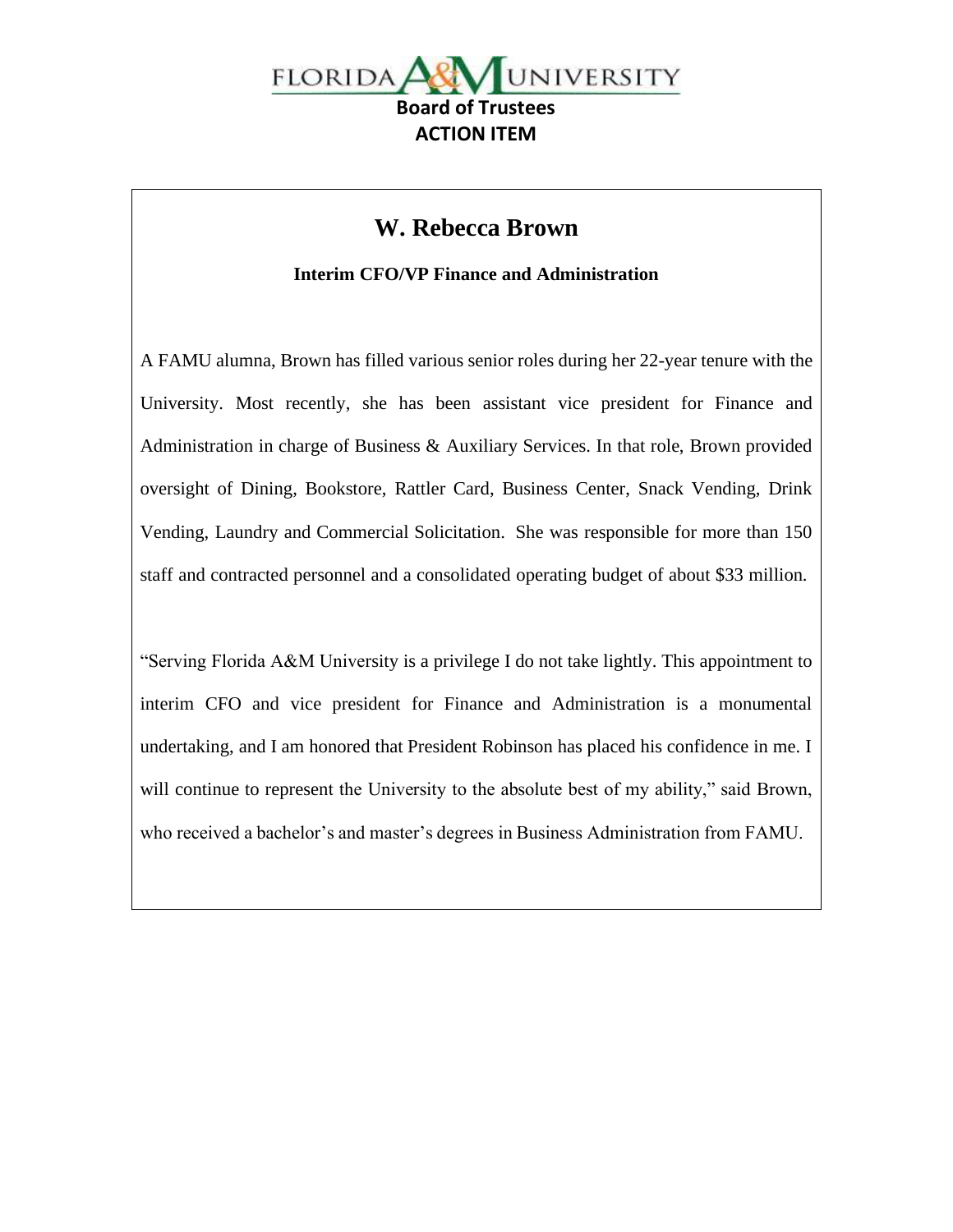

# **Direct Support Organizations (DSO) Committee Wednesday, September 15, 2021 Agenda Item: VI.**

**Subject:** Update on Divisional Activities

## **Background Information and Summary:**

Dr. Shawnta Friday-Stroud will provide an update on Divisional activities.

# **A. FY 2020-21 University Advancement Updates**

- **FY 2020-2021 Fundraising as of June 30, 2021**
	- o **Progress as of June 30, 2021: Raised \$13,679,384.87 (178% of \$7.7Million)** 
		- New Cash Goal \$4.2M  **Current - \$11,293,424.90 (269%)**
		- Planned Gifts Goal -\$2.5M  **Current - \$154,000 (6%)**
		- Pledges Goal \$1M  **Current - \$2,231,959.30 (223%)**
		- Pledge Collections **Current - \$1,449,497.17**
- **B. FY 2021-22 University Advancement Updates**
	- **FY 2021-2022 Fundraising as of August 22, 2021**
		- **Progress as of August 22, 2021: Raised \$1,794,354.12 (12% of \$15 Million)**
		- New Cash Goal \$8.250M  **Current - \$1,766,895.78 (21%)**
		- Planned Gifts Goal -\$1.95M  **Current - \$0 (0%)**
		- Pledges Goal \$4.8M  **Current - \$27,458.34 (1%)**
		- Pledge Collections **Current - \$46,635.57**

# **C. DSO Updates**

- **1. DSO Discussion Action Plan**
	- The action plan provides an overview of what the DSO Committee will review throughout the year.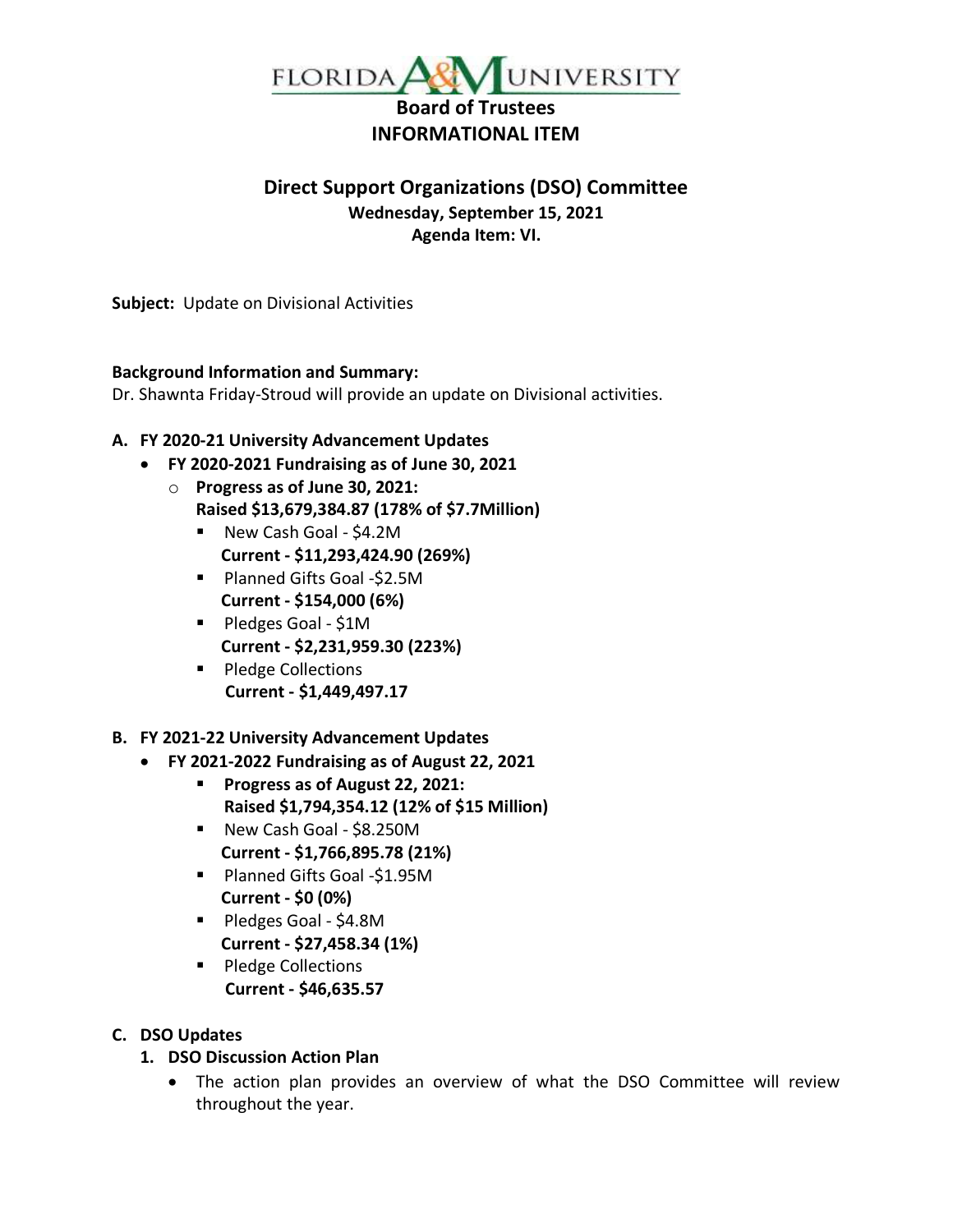

## **2. FAMU Foundation, Inc.**

- A FAMU Foundation Board Meeting & Retreat was held on Sunday, September 5, in Fort Lauderdale, FL, in conjunction with the Orange Blossom Classic.
- The Investment Portfolio balance as of June 30, is \$156,912,377.
- The Endowment balance as of June 30, is \$118,997,187.

# **3. FAMU National Alumni Association (NAA)**

- The FAMU NAA hosted its inaugural Summer Breeze Soiree at the Westin Beach Resort on beautiful Fort Lauderdale Beach.
	- $\circ$  The fundraising endeavor in collaboration with the Orange Blossom Classic supported the NAA's Save Our Students (SOS) Retention Scholarship. The SOS program has generated more than \$700,000 for FAMU students on a track toward graduation since its inception in 2016.
	- o NAA President Gregory Clark saluted the tireless commitment of some familiar faces for their outstanding service to our FAMU students and community. Honorees included the First Lady of FAMU, Sharon Robinson; FAMU Board of Trustees Chairman, Kelvin Lawson, along with Trustees Dave Lawrence and Nicole Washington; FAMU Foundation Board Member, Dr. William Bryant, DDS.; Miami Dade Commission Vice Chair, Oliver Gilbert; President and CEO of the Florida Sports Foundation, Angela Suggs; and FAMU Director of Bands, Dr. Shelby Chipman.
	- o The NAA also hosted an afternoon of robust dialogue on the impressive value of an HBCU education. The symposium featured FAMU President Larry Robinson, Ph.D.; Jackson State University President, Thomas Hudson; both alumni presidents; and more than 20 members of the Black Legislative Caucus of Florida and Mississippi.

# **4. FAMU Rattler Boosters**

- The FAMU Rattler Boosters Life Membership is over 175.
- The current annual membership is approaching 200.
- The annual FAMU Rattler Boosters Kick-Off is a virtual event this year. It will be held on August 28, 2021, from 3 p.m. – 5 p.m., broadcast via the famurattlerboosters.com website.
- The FAMU Rattler Boosters Homecoming fund-raising campaign will run August 26 October 25, 2021.